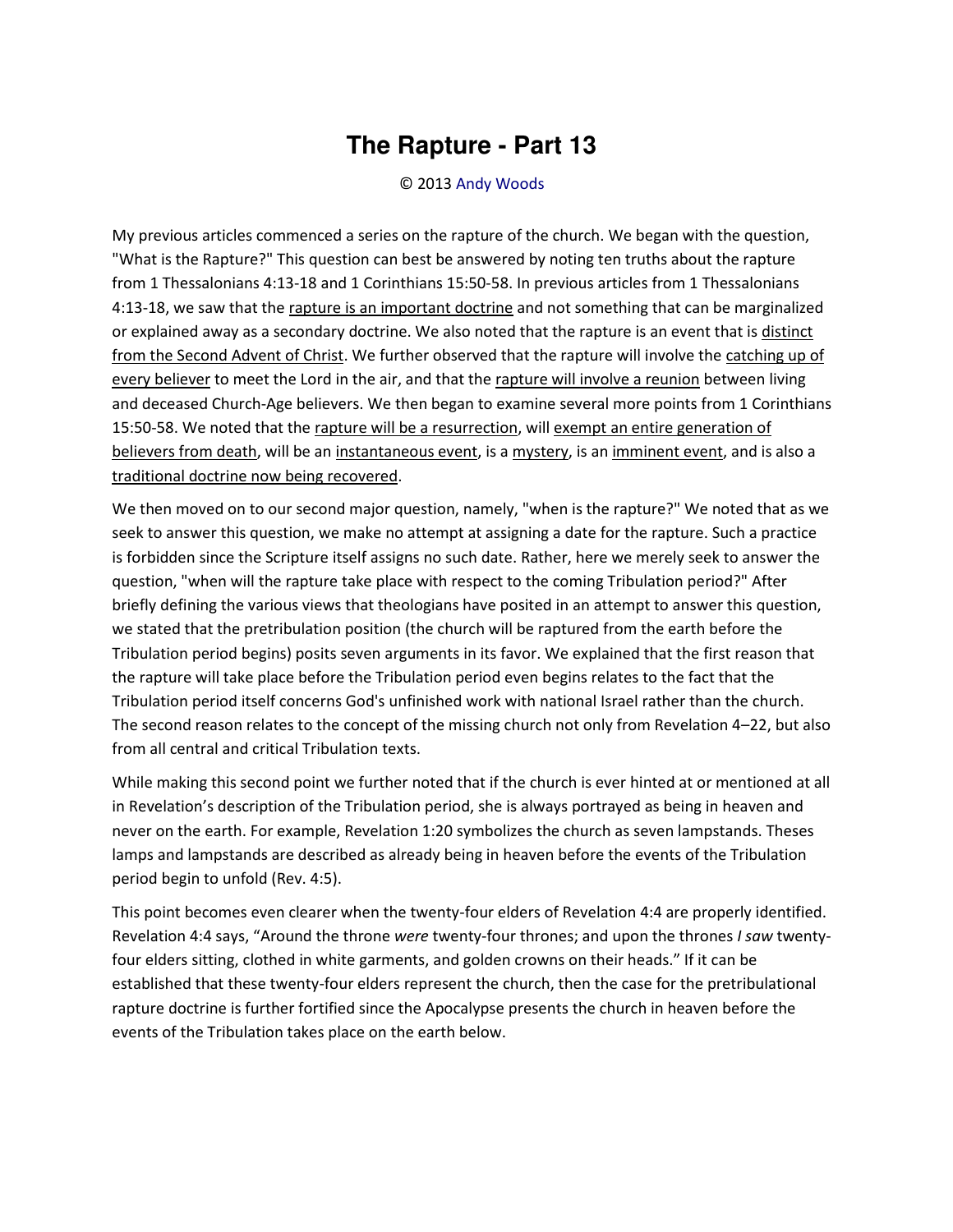## **Identification of the Twenty-Four Elders**

The identification of the twenty-four elders has generated much debate.<sup>1</sup> Some say they represent the Tribulation martyrs. However, this identification seems unlikely, since the twenty-four elders as depicted in Revelation 4:4 already appear to be in a resurrected state. The Tribulation martyrs, by contrast, will not be resurrected until a later point just prior to the inauguration of the millennial kingdom (Rev. 20:4). Moreover, the Tribulation martyrs are distinguished from the twenty-four elders in Revelation 7:13-14. These verses say, "Then one of the *elders* answered, saying to me, 'These who are clothed in the white robes, who are they, and where have they come from?' I said to him, 'My lord, you know.' And he said to me, 'These are *the ones who come out of the great tribulation*, and they have washed their robes and made them white in the blood of the Lamb" (italics added). Since, in these verses, one of the elders inquires into the identification of the Tribulation martyrs, it becomes obvious that the elders and the Tribulation martyrs cannot be one and the same.

Some say that the twenty-four elders represent Israel. However, this identification seems unlikely. Once again, the twenty-four elders of Revelation 4:4 already appear resurrected. Believing national Israel will not receive their resurrection until later, just prior to the inauguration of the millennial kingdom (Dan. 12:2; Rev. 20:4). Moreover, while the twentyfour elders are located in heaven in the futuristic section of John's Apocalypse, Israel seems to be fulfilling an earthly role during the Tribulation period (Rev. 7:1-8; 12:1; Gen. 37:9-10).

Still others teach that these elders represent the redeemed of all ages, which would encompass those who have trusted in a coming Messiah prior to or even after the conclusion of the Church-Age. Again, this identification seems unlikely since those from non-church age dispensations will receive their resurrected bodies at a later point just prior to the inauguration of the millennial kingdom (Dan. 12:2; Rev. 20:4).

A common interpretation is that the twenty-four elders are angels. However, this identification also seems improbable since John elsewhere distinguishes the twenty-four elders from the angels. Revelation 5:11 says, "Then I looked, and I heard the voice of many *angels* around the throne and the living creatures and the *elders*; and the number of them was myriads of myriads, and thousands of thousands" (italics added). Revelation 7:11 similarly says, "And all the *angels* were standing around the throne and around the *elders* and the four living creatures; and they fell on their faces before the throne and worshiped God" (italics added). Notice that in both of these verses, the angels are mentioned as one category, and the elders are mentioned as a separate category. Such a delineation renders unlikely the notion that the elders are angels. A further problem with the angelic interpretation of the twenty-

 $\overline{\phantom{0}}$ 

<sup>1</sup> For these options, I am indebted to J. Carl Laney, *Answers to Tough Questions: A Survey of Problem Passages and Issues from Every Book of the Bible* (Kregel: Grand Rapids, 1997), 333-34.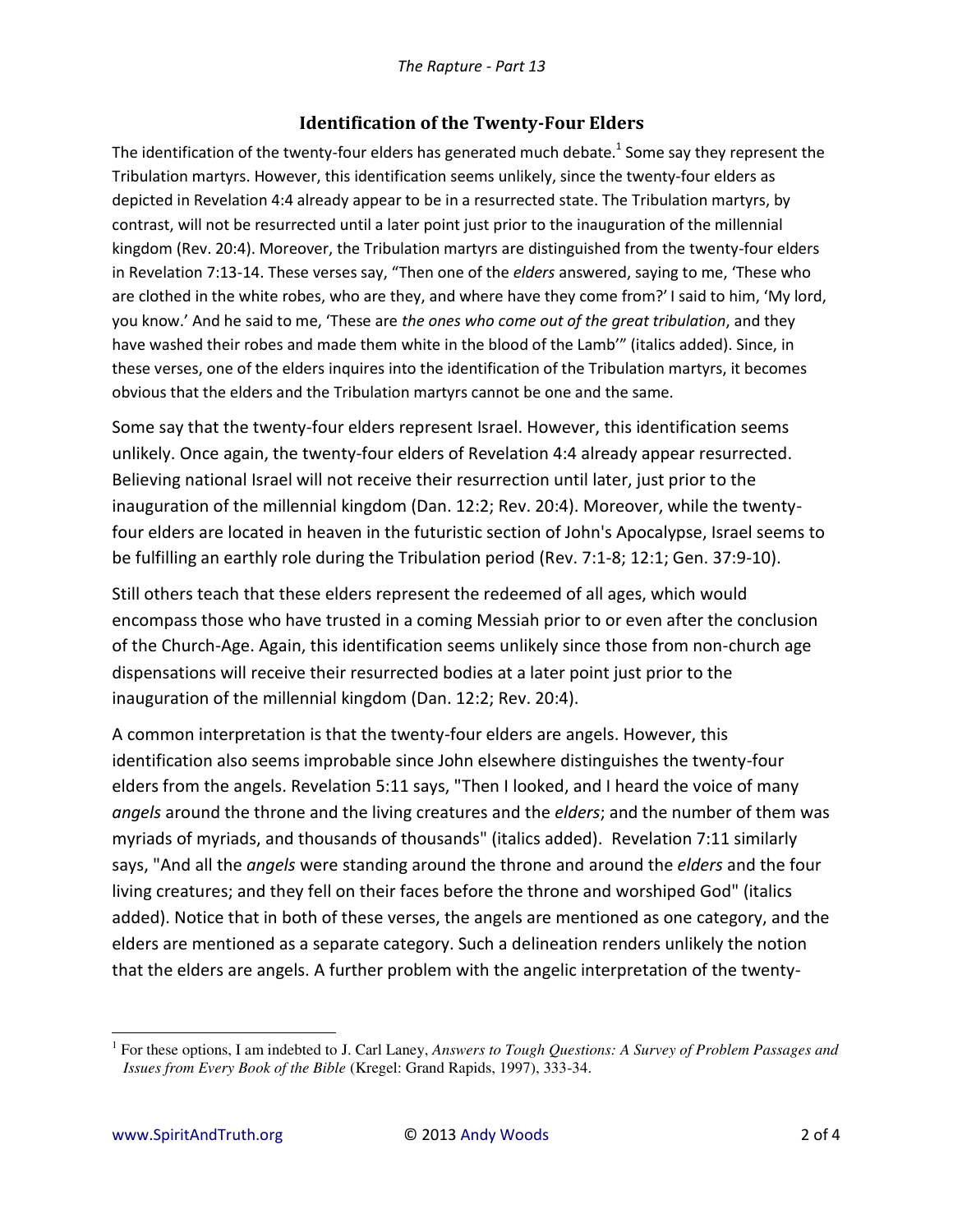four elders is that Revelation 4:4 depicts the elders as seated. Angels typically stand rather than sit in God's presence (Luke 1:19).

It seems best to argue that the twenty-four elders represent the church. John describes the twenty-four elders the same way he describes members of the church in Rev 2–3. For example, he notes that they are crowned (Rev. 2:10; 4:10), enthroned (Rev. 3:21; 4:4), and clothed in white (Rev. 3:4; 7:13). Moreover, the New Testament typically uses the designation ͞elders͟ ;*presbyteros*) to depict New Testament church leadership (Acts 14:23; 15:6; 20:17; 1 Tim. 4:14; 5:17, 19; Titus 1:5; Jas. 5:14; 1 Pet. 5:1, 5).

Why are there only twenty-four elders mentioned? The number twenty-four is used because that is how the Old Testament priesthood was organized (1 Chron. 24). Because the church is similar to (although not identical to) Israel in that the church is also a priesthood (Rev. 1:6), the number twenty-four communicates the church's priestly function. The number twenty-four in Revelation 4:4 is a literal number. John is focused on twenty-four specific elders that seem to represent the church as a whole. However, the number twenty-four simultaneously signifies the spiritual idea of the church's priestly designation.

In sum, having previously answered the question, "what is the rapture?", we noted the first two of at least seven reasons that affirm the pretribulational rapture view. The first reason is that the Tribulation's ultimate purpose concerns Israel rather than the church. The second reason relates to the concept of the missing church not only from Revelation 4–22, but also from all central and critical Tribulation texts. While making this second point, we further noted that if the church is ever hinted at or mentioned at all in Revelation's description of the Tribulation period, she is always portrayed as being in heaven and never on the earth. This point is heightened when the twenty-four elders of Revelation 4:4 are properly identified as the church. This identification further strengthens the pretribulation rapture position. Before the events of the Tribulation period unfold upon the earth (Rev. 6–19), the Apocalypse depicts the twenty-four elders, representing the church, as already being in heaven before the earthly tribulation judgments even begin (Rev. 4–5). A logical and natural explanation for this location is that the church has already been raptured to heaven before the Tribulation period begins.

(To Be Continued...)